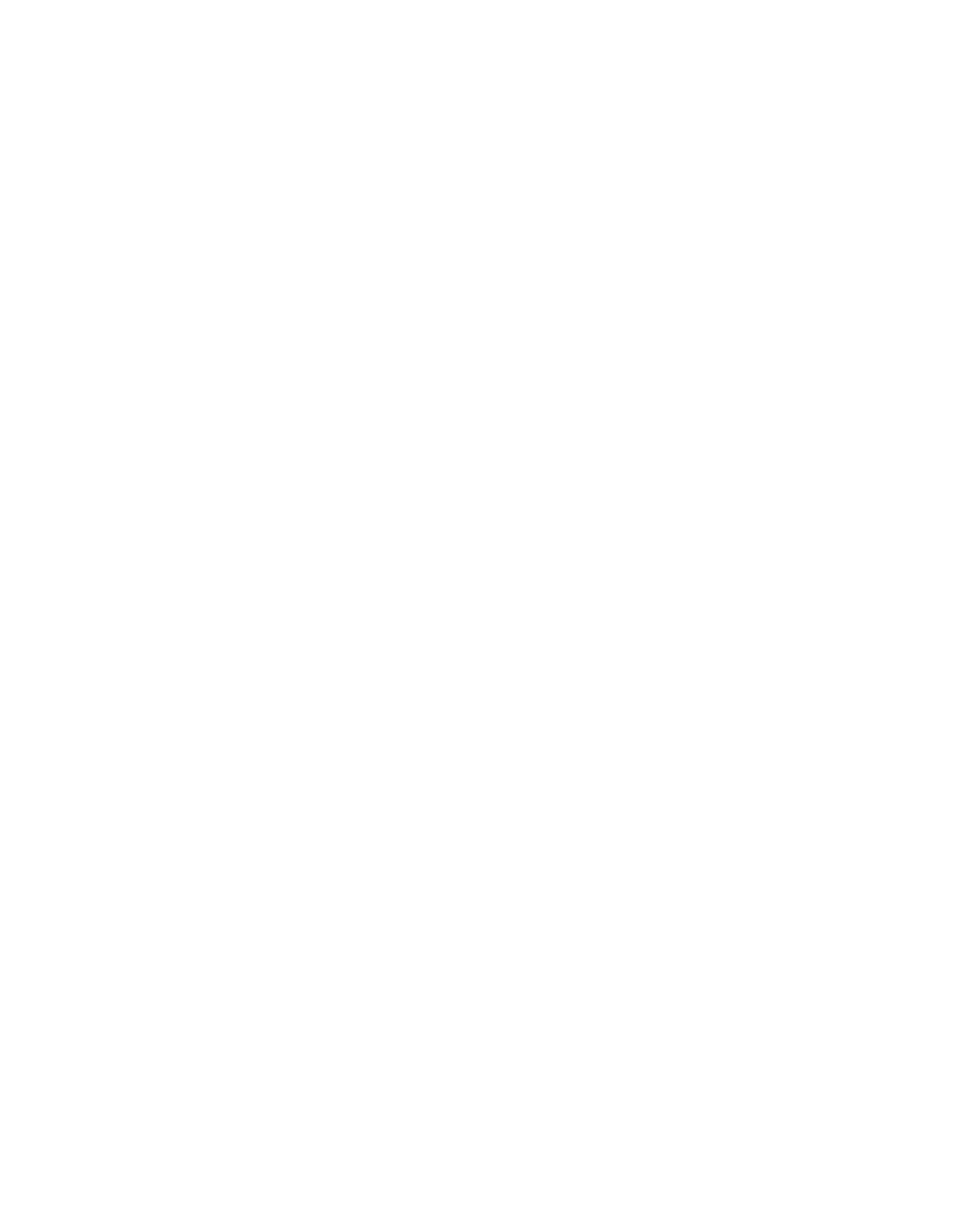### *the June meeting to help with garden maintenance.*

### **6.** *People's Sustainability Treaty on Higher Education* –

PACS will need to see more outcomes before committing to this initiative and making an educated and well-informed recommendation to the President.

### **7. U of R Sustainability Champions**

Jocelyn Crivera provided an update on her initiative to create sustainability champions. At this time, committee members will designate their effort into the development and creation of the sustainability strategic plan. Through this process the emergence of sustainability champions should happen organically. With preparations for for the University's 2014-19 strategic plan on the horizon, PACS members agree that it is key to include sustainability foci.

### **8. Compost Study Report**

A draft student proposal has been received with the final report to be completed in February. A copy of this report will come to PACS for discussion in February.

### **Business Arising from the 19 December 2012 meeting notes:**

**9.** *Hard Rain Project* – Lyle Benko spoke to the document attached as pages 7-16 of the agenda. Hard Rain is looking for host institutions for their exhibition in 2015. The exhibition responds to the UN Sustainable Development (SDG) initiative. A fee of £4,000 is expected. They are looking for agreement in principle to host the project.

### **OTHER:**

The RC Recognition event will be held in Nipawin on 8-9 May 2013. Carol Reyda will take the lead on the development of the applications and submit them Brenda in time for the 1 April 2013 deadline.

Lyle Benko and/or Roger Petry have been asked to participate in the RCE meeting being held in Lima, Peru. The meeting may be of interest to those individuals with research connections and interests.

**10.** Report on the international study of turnaround leadership for sustainability in higher education – received for information only.

### **11. For future PACS discussion:**

-Discussion on the University's position on its carbon footprint and how to strategize and create solutions for staff travel.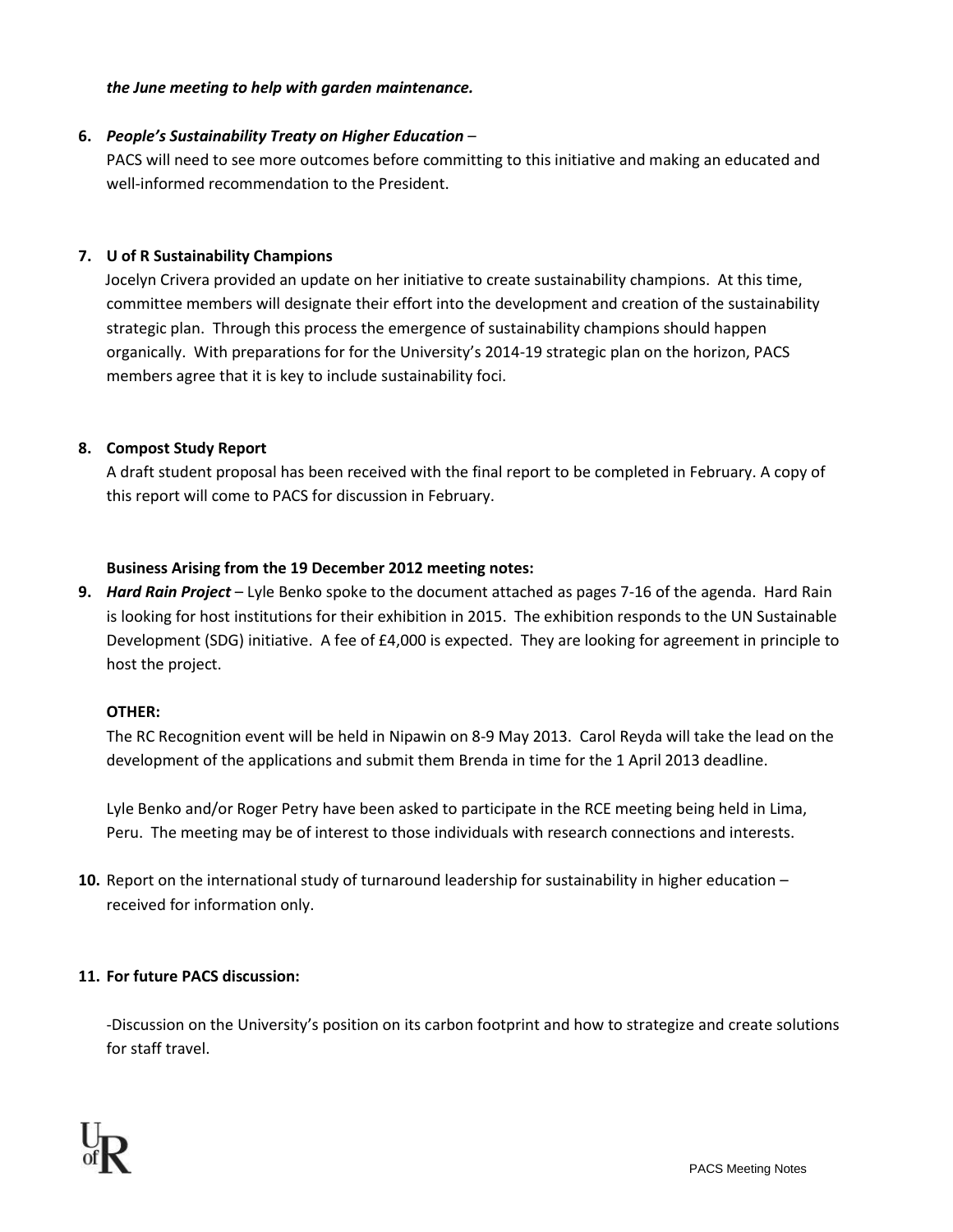-PACS will receive an update on the Print Optimization project from Ray Koneski for the next scheduled meeting.

-Optimizing classroom scheduling and building use with help from the Registrar and Nelson Wagner.

-Sustainability and its contribution to the policy renewal project. Carol Reyda will connect with Annette Revet.

**12. ADJOURNMENT at 10:53 AM NEXT MEETING 6 March 2013, 9:30 – 11:00 AM (tba)**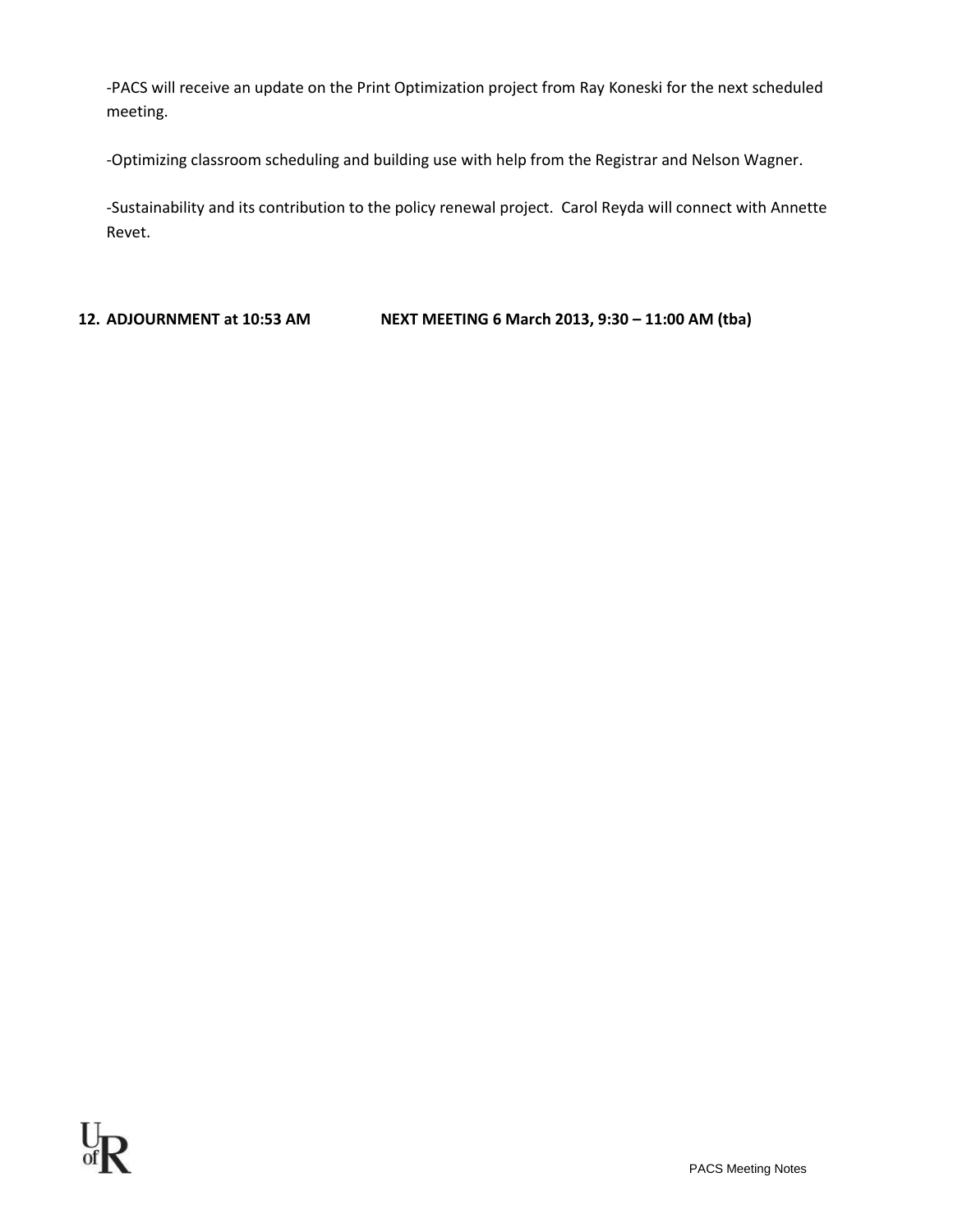# Proposal from PACS Sub-Committee on University of Regina Sustainability Strategic Plan (SAP)

# **Preamble:**

The Sustainability Strategic Plan was initiated by the President's Advisory Committee on Sustainability (PACS) but is being developed for the entire campus. The development of a proposal on how to create a plan was tasked to a Sub-committee of PACS.

Sustainability is prominent in the UofR Strategic Plan 2009-2014 *mamawohkamatowin: Our Work, Our People, Our Communities*. It is featured prominently in the *Executive Summary*, *Themes, Values,* and *Mission*, and is one of fifteen goals (see appendix).

The Sustainability Strategic Plan would be the next iteration of goals and strategies to help "**Make the University a leader in environmental responsibility. Put sustainability at the core of our teaching, research, and campus life"** 

# Office of Sustainability

We recommend that the University create an Office of Sustainability

- a. The Office would "promote, unite and celebrate the University['s] … efforts to create a campus-wide network that works together to advance our sustainability performance." (UofA)
- b. We recognize that dedicated staff time is integral to developing and then supporting implementation of a strategic plan; supporting PACS; creating community and student engagement; developing and carrying out communications.
- c. A detailed description of the office would need to be developed with help/input from all relevant UofR units.
- d. In the interim a sustainability coordinator armed with 3-4 students would provide the necessary support to the following initiatives for 2013-2014: assess the UofR's sustainability effort using the STARS rating system, develop a and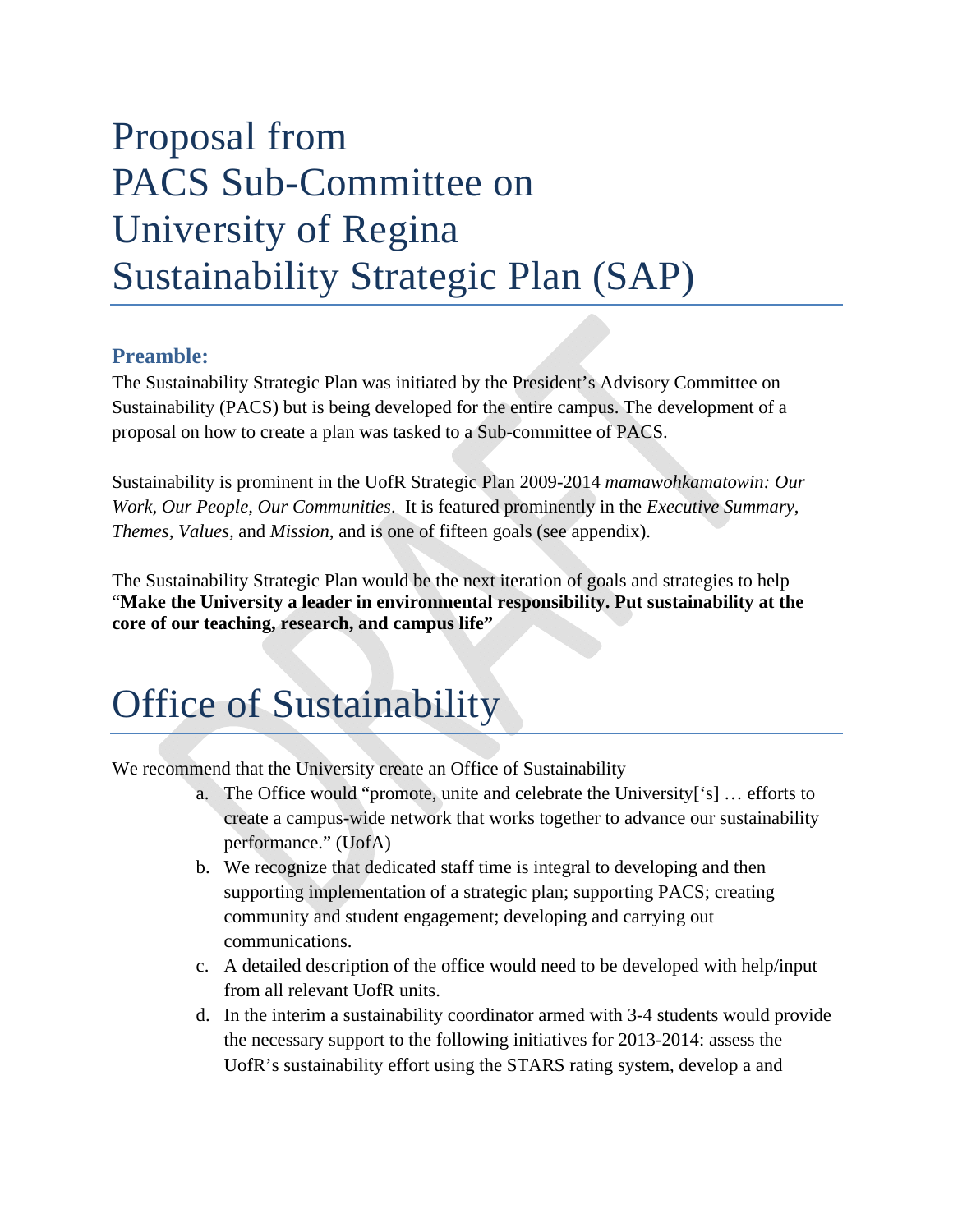support an interim Sustainability Action Plan for 2013-2014, and develop the Sustainability Strategic Plan.

# Sustainability Action Plan 2013-2014

It is felt that some direction is still needed while the strategic plan is being formulated. We propose that a Sustainability Action Plan for 2013-2014 be developed. Projects, ideas, and areas of focus would be compiled from various sources and informally prioritized by opportunity, ease of implementation, and cost. PACS would approve and recommend to the President.

- Sources of ideas/projects: PACS minutes, PACS committee members, UR Sustainability Club, URSU, student research, RPIRG, Institute Francais, Student Services, Food Services, FM, etc. What is on the "easy" pile? What community synergies exist?
- Staffing required Sustainability Coordinator, Student/Co-op, PACS Subcommittee, PACS, input from others on campus.
- Timeline: May August 2013 for implementation in 2013-2014
- Prioritization could be done by Sustainability Coordinator in consultation with the departments/units/faculties/areas. i.e. what can you get done in 2013-2014? OR PACS Sub-Committee.
- Some communication would be needed to let campus know this was going on in 2013-2014.
- Projects would need to report progress to PACS.

# Sustainability Strategic Plan 2014-2017

# **Guiding Principles**

- People are more likely to exhibit sustainable behaviour if they are engaged and are problem solving; we will not "tell them what to do". (Kaplan)
- ‐ "Areas of focus" as just as powerful as specific goals (Ordonez et al., 2009). This approach encourages all individuals and units to consider how to accomplish a broad goal without specifying a limited number of options. This strategy will enable multiple benefits including increased community cohesion across campus units (i.e., students, staff, faculty, and administration), development of creative solutions, and action-oriented sustainability changes on a schedule endorsed by the campus community without mandating specific actions.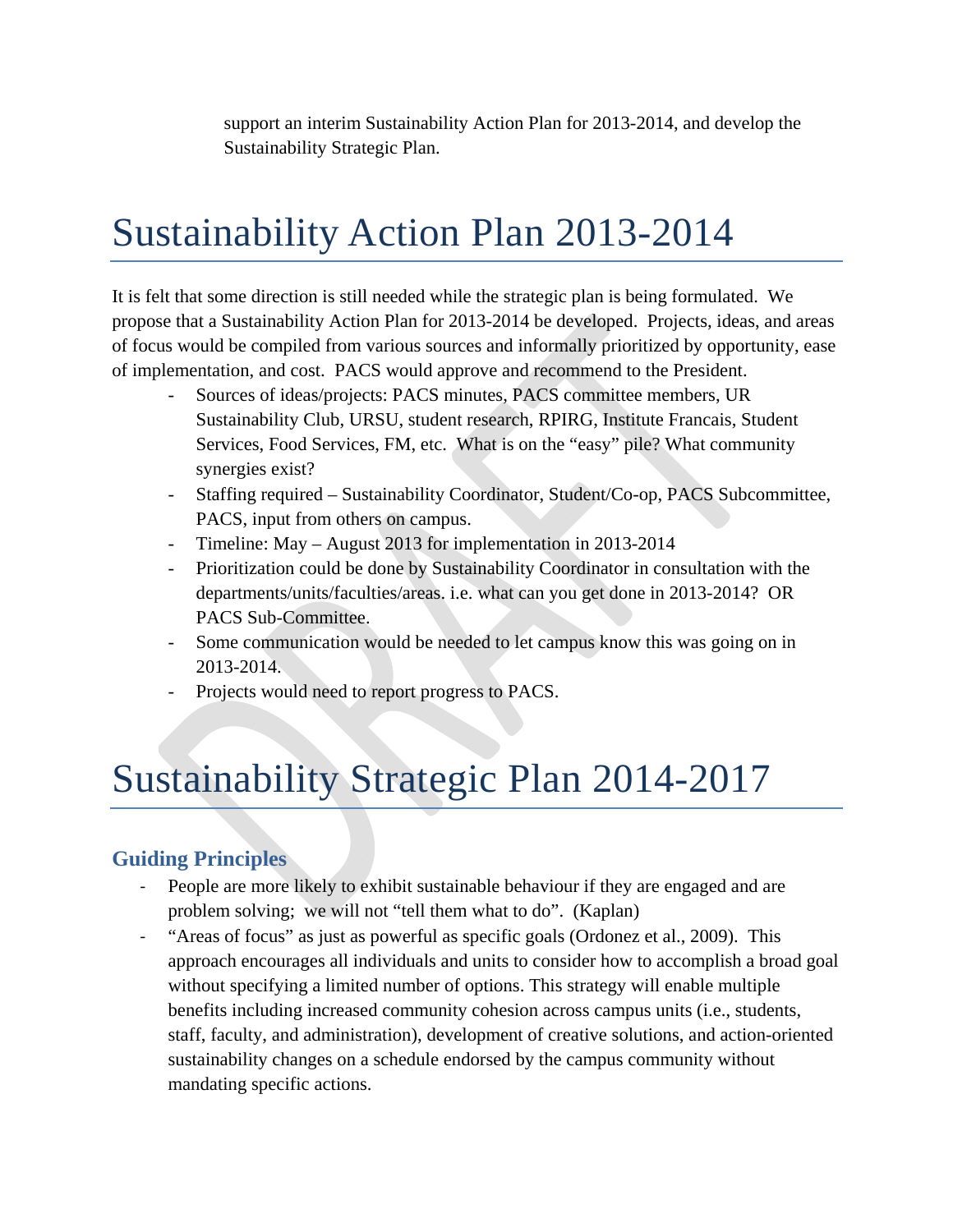‐ The University must focus on individual behavior as well as University structures. "What can I do?" vs. "What is the University doing?"; For example – including sustainability in student orientation vs. making pay stubs paperless.

# **The Process**

The process to develop the plan will:

- Be inclusive.
- Put extra effort into including students throughout.
- Gather input from the U of R community through surveys and interviews
- Employ problem solving task oriented groups (reference Kaplan, MASS LLB, University of Alberta) to come up with strategies.
- Use subject matter experts

Process ideas:

- Have students create videos and blog
- Use the STARS rating system as a basis for areas of strengths and opportunities

### **Deliverables**

A Document that:

- ‐ outlines vision; large goals
- ‐ Will have looked at SWAT analysis strengths, weaknesses, opportunities, threats;
- ‐ Will have looked at what sustainable practises, courses, research, etc is already taking place on campus (STARS)
- ‐ Will have concrete action items that will answer the question "how do we most effectively move UofR closer to Sustainability vision?" What is the best way to integrate SUst into curriculum? Co-curriculum? Administration? Research? Operations? What are the barriers to individual sustainable behaviours? The action items will have been developed by core groups, engaging in creative problem solving.
- ‐ Includes prioritized themes to be used by the UR community to integrate into how we work and live and learn
- ‐ Themes can be used to further engage all and create great community cohesion.
- ‐ **Example: Water Conservation** 
	- ‐ Goal: Reduce waste of fresh water
	- Sample actions (developed by individuals and units/groups)
		- Students: reduce personal water use (e.g., use low-flow washrooms whenever possible; carry reusable water bottle); request education about water & its use from professors; lobby for water conservation changes on campus (e.g., sale of bottled water, grey water systems)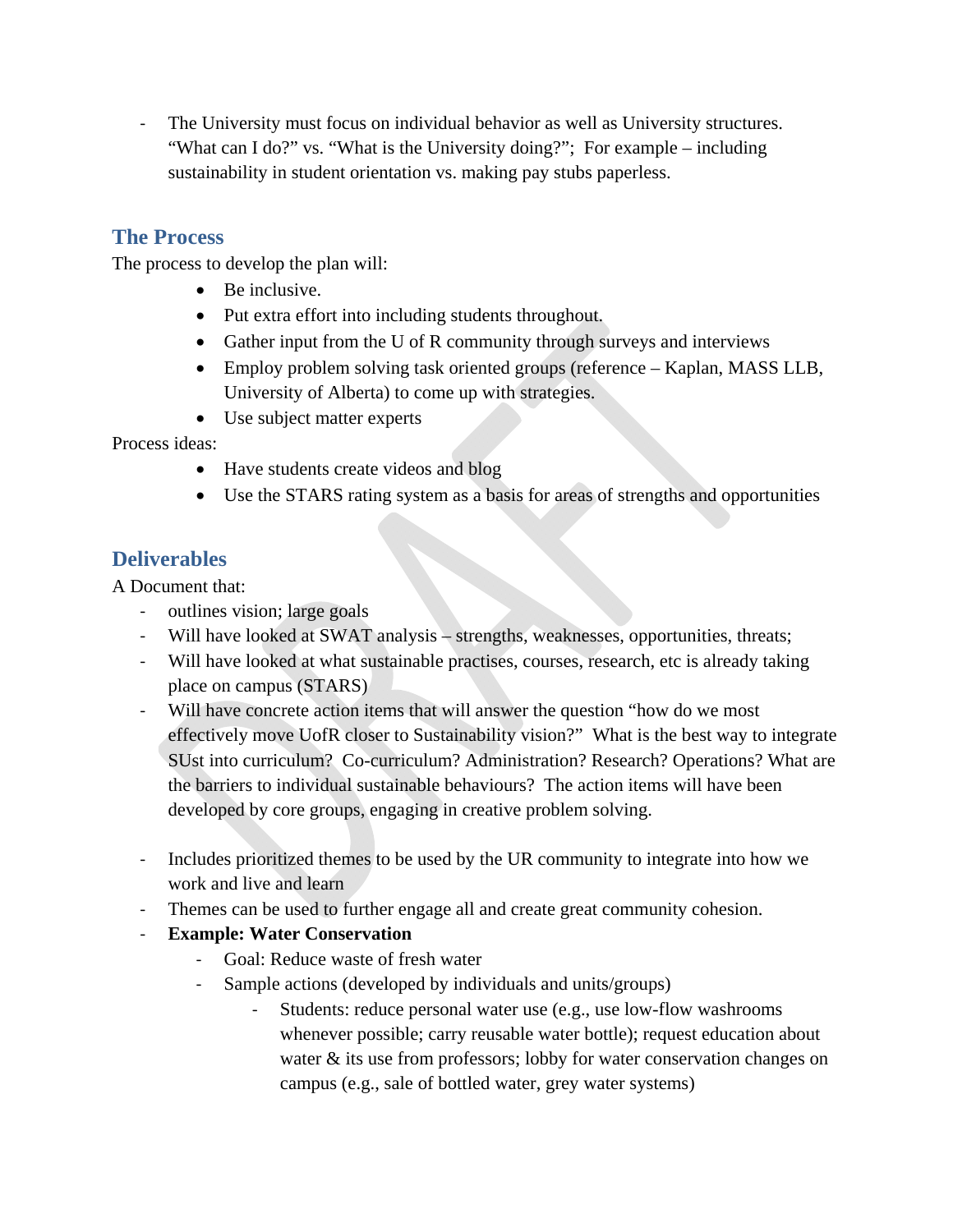- ‐ Staff: campus infrastructure changes (e.g., low-flow washrooms, water fountains/bottle-filling stations, grey water recycling systems); campus procedures (e.g., sale of bottled water, lawn watering)
- Faculty: integrate water conservation into course curricula across all faculties (e.g., biology, kinesiology – water in living systems; chemistry – ocean/lake water composition; engineering – water filtration systems; English, art – water metaphors in literature and visual art); research topics related to water management & conservation
- Administration: identify  $\&$  resolve systemic  $\&$  social barriers to change; communicate & champion water conservation ideas & actions from all units (e.g., public relations; facilitate cross-unit collaborations); provide funding for selected initiatives generated by campus community members
- ‐ Other examples of themes: Waste, land, air, energy, climate change, food, transportation, consumerism, social justice, health.

### **Resources**

The timeline will be affected by what resources can be dedicated to this project. The following timeline is based on these staffing resources.

- PACS
- Sustainability Coordinator  $(50\%)$
- Student/Co-op 3 to 4 full time (on average one per semester)
- Administrative support FM and VP Provosts' office
- Student volunteers UR Sustainability Club, UR Guarantee students, UR Ambassadors, student class work.
- Support from External Relations, Student Services
- Support from campus community answering survey, sitting on committee.

### **General Project Timeline**

2013 May – September

 STARS assessment Develop Survey Develop Communication Plan Develop Risk Plan and other project plans Develop committee structures and composition Develop student videos

2013 September – December

 Implement Communication Plan (for rest of project) Develop student videos Conduct Survey Compile survey data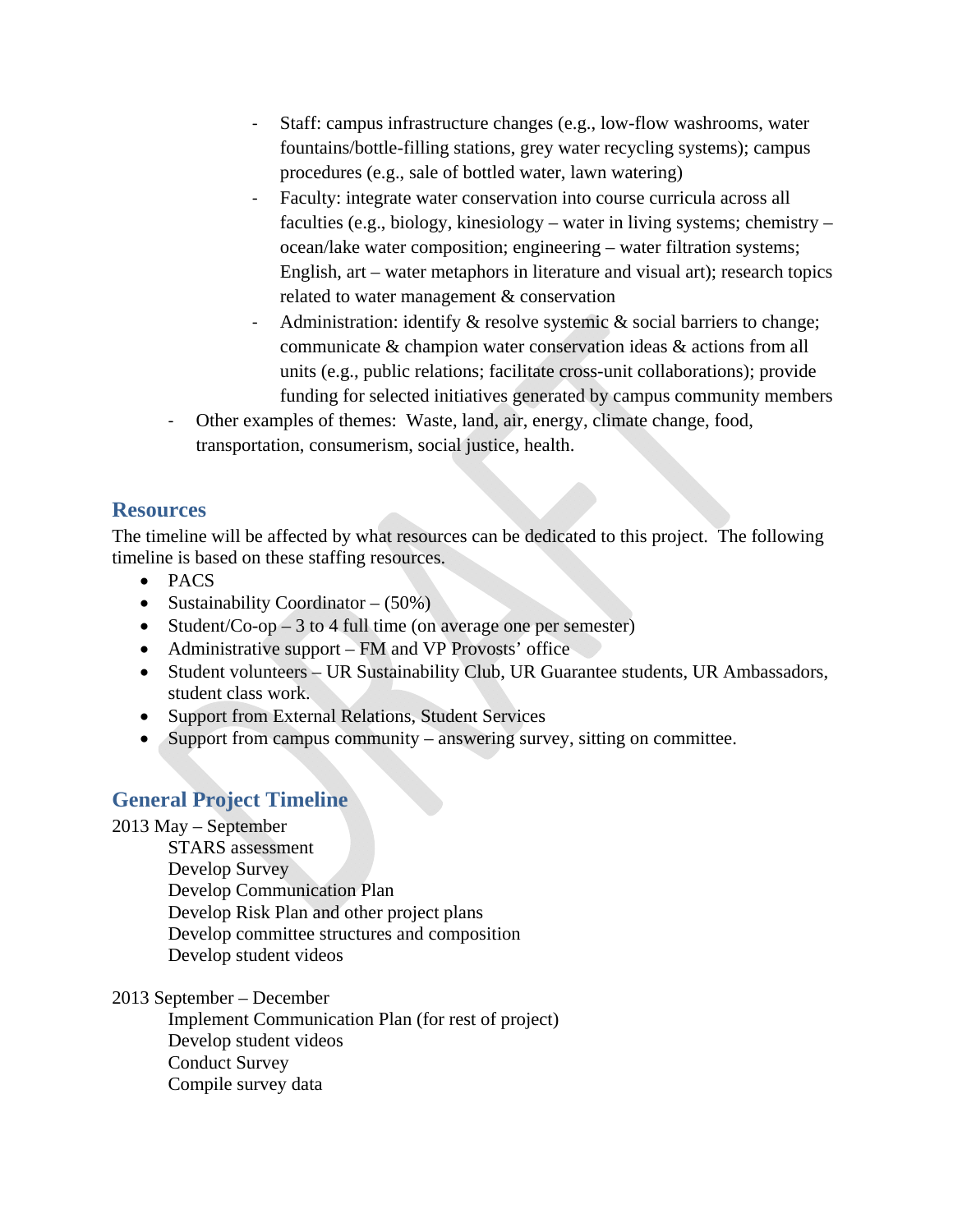2013 November – 2014 March Hold committee meetings Develop strategies

2014 April – August Write plan Communicate with campus – the plan is coming!

2014 September – November Roll out draft plan to campus community for final comments Incorporate comments Have plan officially approved

### **Appendix**

1. UofR Strategic Plan 2009-2014 *mamawohkamatowin: Our Work, Our People, Our Communities*.

### **A5 – Make the University a leader in environmental responsibility. Put sustainability at the core of our teaching, research, and campus life.**

- A5.1 Promote sustainability in the way that we work and live on our campus.
- A5.2 Wherever appropriate, address issues of sustainability in our curricula, and emphasize them in our research and public service.
- A5.3 Co-ordinate initiatives to reduce our consumption of energy and our campus's impact on the environment.
- A5.4 In the context of environmental responsibility, evaluate all campus development, as well as our place in Wascana Centre and the City of Regina.
- 2. Kaplan research *(to be attached)*
- 3. Ordonez et al., 2009 *(to be attached)*